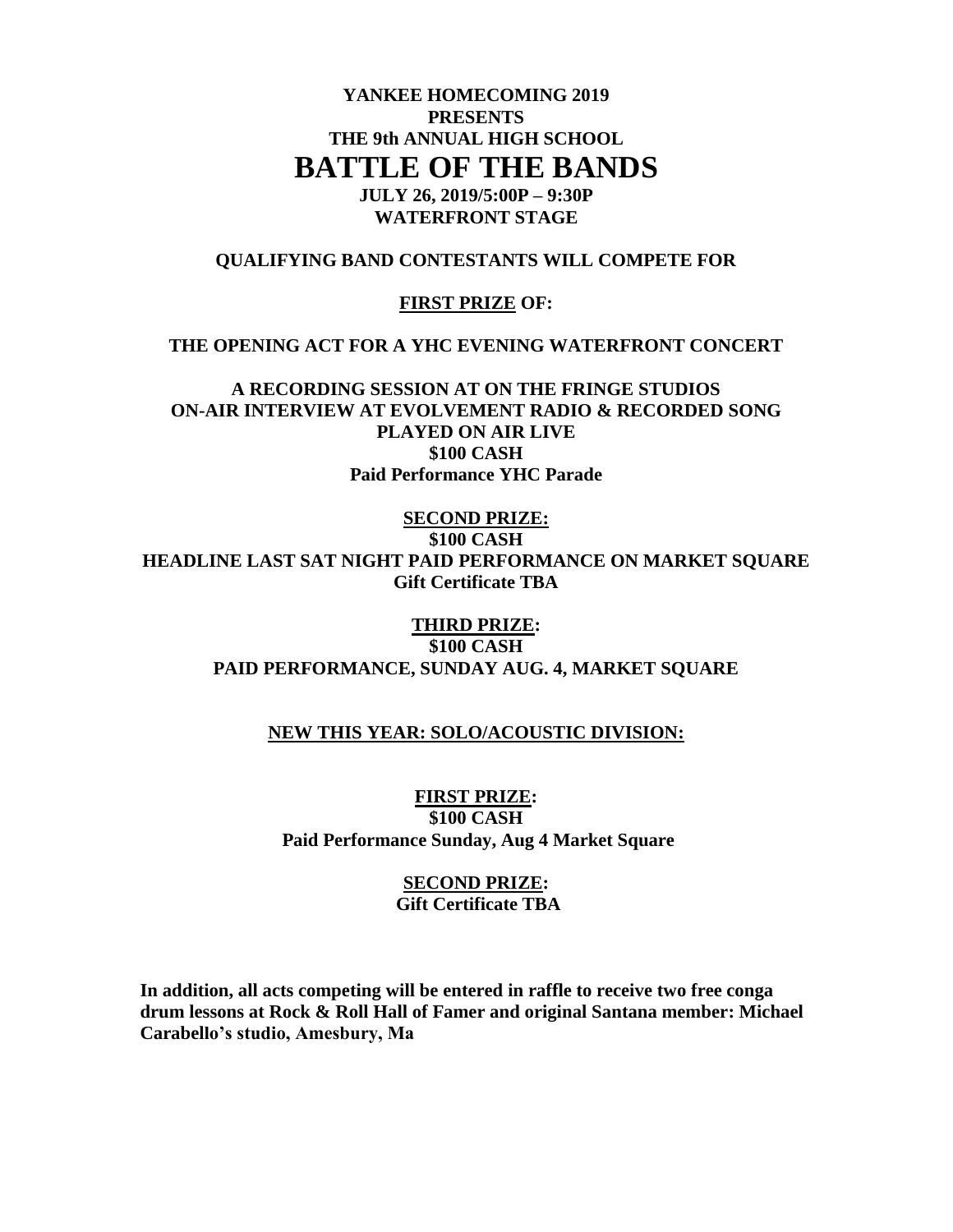**High School** students **residing in or attending school in the Massachusetts towns of Amesbury, Groveland, Merrimac, Newbury, Newburyport, Salisbury and West Newbury may apply until June 27th**. Bands will be selected as follows: one band will be accepted on a first come first serve basis from each of the following: Newburyport High, Amesbury High, The Governor's Academy, Pentucket Regional High, Triton Regional High, The Musical Suite, West Newbury School of Music, Zach Field Drum Studio up to 8 bands. After June 18<sup>th</sup> the applications will be open to all **High school bands up to 8 bands (from other towns or schools)**. A music teacher/band teacher/music director who can vouch for your musicianship must sign off on the application.

Band members must agree that vocals will contain no vulgar language and that all on stage acts regarding content, lyrics, presentation, and production are family friendly.

Bands will PLUG IN AND PLAY sets as follows: Each band should prepare 5 songs. Playing time will be dependent upon the number of band entries and announced that night. As part of the competition, bands will be allotted 10 minutes for set up.

4 guitar amps, 1 bass amp, microphones and stand, keyboard, drum set, a sound system, and a sound technician will be provided.

Band members will need to bring their personal string instruments, pedal boards, drum sticks, etc. (No extra microphones, amps, sound systems, sound techs allowed). Band members are urged to label their own equipment.

The competition will take place on the Newburyport Waterfront Stage. Four judges will cast their votes for Multi-Member Bands as well as Acoustic/Solo Placement. Prizes will be awarded at the competition.

Applications must be completed in full and received by the Battle of the Bands Committee by midnight July 16, 2019 along with a \$10/band application fee.

Application may be mailed/dropped off at: Yankee Homecoming 2019 Battle of the Bands Committee Attn: Cheryl Munick 27 Rivercrest Drive West Newbury, MA 01985